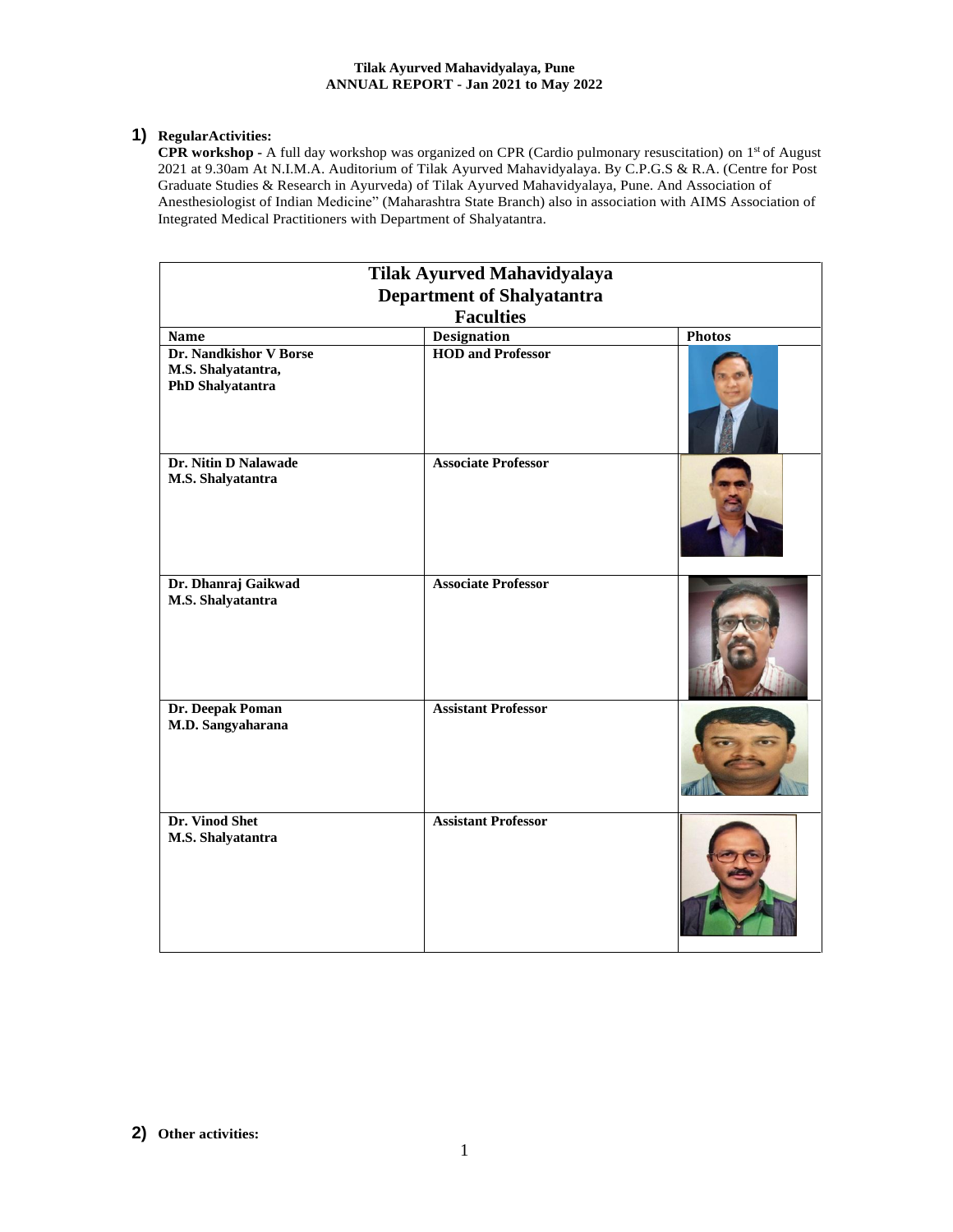### **A) State/National/International level** Workshop/Seminar/CME programmes-

| <b>Sr</b><br>No. | <b>Subject</b>                               | <b>Place</b>                   | Date | No of<br><b>Participants</b> | No of<br><b>Resource</b> |
|------------------|----------------------------------------------|--------------------------------|------|------------------------------|--------------------------|
|                  |                                              |                                |      |                              | Person                   |
| 1)               | Half Day Seminar: Recent advances in         | NIMA Hall, Tilak 19th Jan 2022 |      | 75                           | Anaesthesia-             |
|                  | Medical specialities (Anaesthesia, Surgery & | Ayurved                        |      |                              | Dr.Kalyani               |
|                  | ENT)                                         | Mahavidyalaya,                 |      |                              | Patil                    |
|                  |                                              | Pune                           |      |                              | Surgery-                 |
|                  |                                              |                                |      |                              | Dr.Neeraj                |
|                  |                                              |                                |      |                              | Rayate                   |
|                  |                                              |                                |      |                              | ENT-                     |
|                  |                                              |                                |      |                              | Dr.Aditya                |
|                  |                                              |                                |      |                              | Yeolekar                 |

#### **B) Paper/Poster Presentation/Participation/Lecture at National/International Conferences/Seminar/Workshop:**

| Sr<br>No.      | Name of the<br><b>Teacher/Student</b> | Name of the Conference /<br>Event                                                                                                                                                                                        | Place of the<br>Conference                     | Date of the<br><b>Conference/Event</b> |  |  |
|----------------|---------------------------------------|--------------------------------------------------------------------------------------------------------------------------------------------------------------------------------------------------------------------------|------------------------------------------------|----------------------------------------|--|--|
|                |                                       |                                                                                                                                                                                                                          | /Event                                         |                                        |  |  |
|                | <b>Information of Teachers:</b>       |                                                                                                                                                                                                                          |                                                |                                        |  |  |
|                | Dr. N.V.Borse                         | $\text{NIL}$                                                                                                                                                                                                             |                                                |                                        |  |  |
|                | Dr. Nitin Nalawade                    | <b>NIL</b>                                                                                                                                                                                                               |                                                |                                        |  |  |
|                | Dr. Dhanraj<br>Gaikwad                | <b>NIL</b>                                                                                                                                                                                                               |                                                |                                        |  |  |
|                | Dr. Rashmi Bhise                      | 1. Advance course in Research                                                                                                                                                                                            | Online by MUHS                                 | 22 Jul 2021 to 28                      |  |  |
|                |                                       | Methodology 7 days workshop                                                                                                                                                                                              |                                                | <b>July 2021</b>                       |  |  |
|                | <b>Information of Students:</b>       |                                                                                                                                                                                                                          |                                                |                                        |  |  |
|                |                                       |                                                                                                                                                                                                                          |                                                |                                        |  |  |
| $\overline{1}$ | Dr Sagar Maruti Bansode               | 1. National Seminar on Ayurvedic<br>Management of Respiratory Disorder<br>(Pranvaha Strotas)<br>2. Half Day Seminar:- Recent advances in<br>Medical specialities (Anaesthesia, Surgery                                   | <b>Tilak Ayurved</b><br>Mahavidyalaya,<br>Pune | 30/01/2022                             |  |  |
|                |                                       | &ENT                                                                                                                                                                                                                     |                                                | 19/01/2022                             |  |  |
| $\overline{c}$ | Jangam.                               | Dr Lavanya Nagabhushan 1. National Seminar on Ayurvedic<br>Management of Respiratory Disorder<br>(Pranvaha Strotas)<br>2. Half Day Seminar: - Recent advances in<br>Medical specialities (Anaesthesia, Surgery<br>& ENT) | <b>Tilak Ayurved</b><br>Mahavidyalaya,<br>Pune | 30/01/2022                             |  |  |
|                |                                       |                                                                                                                                                                                                                          |                                                | 19/01/2022                             |  |  |
| $\overline{3}$ | Dr Pawan Subhash<br>Budukhale         | 1. National Seminar on Ayurvedic<br>Management of Respiratory Disorder<br>(Pranvaha Strotas)<br>2. Half Day Seminar:- Recent advances in<br>Medical specialities (Anaesthesia, Surgery                                   | Tilak Ayurved<br>Mahavidyalaya,<br>Pune        | 30/01/2022                             |  |  |
|                |                                       | & ENT)                                                                                                                                                                                                                   |                                                | 19/01/2022                             |  |  |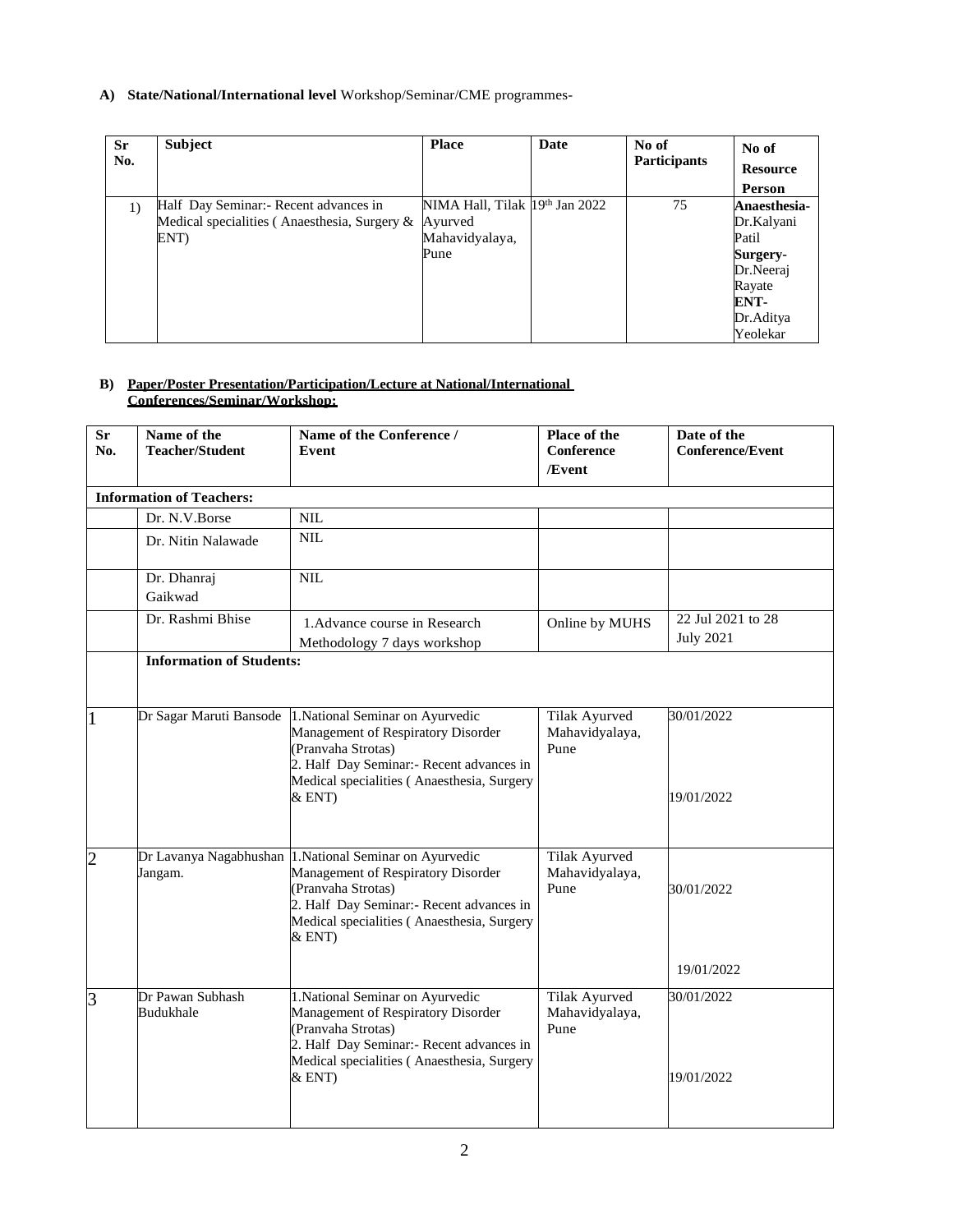| $\overline{A}$ | Dr Ritesh Shyamsundar<br>Chavan    | 1. National Seminar on Ayurvedic<br>Management of Respiratory Disorder<br>(Pranvaha Strotas)<br>2. Half Day Seminar: - Recent advances in<br>Medical specialities (Anaesthesia, Surgery<br>&ENT                          | Tilak Ayurved<br>Mahavidyalaya,<br>Pune | 30/01/2022<br>19/01/2022 |
|----------------|------------------------------------|--------------------------------------------------------------------------------------------------------------------------------------------------------------------------------------------------------------------------|-----------------------------------------|--------------------------|
| 5              | Dr Monali Panjabrao<br>Deshmukh    | 1. National Seminar on Ayurvedic<br>Management of Respiratory Disorder<br>(Pranvaha Strotas)<br>2. Half Day Seminar: - Recent advances in<br>Medical specialities (Anaesthesia, Surgery<br>&ENT)                         | Tilak Ayurved<br>Mahavidyalaya,<br>Pune | 30/01/2022<br>19/01/2022 |
| 6              | Kalsait                            | Dr Shivganesh Shankarrao 1. National Seminar on Ayurvedic<br>Management of Respiratory Disorder<br>(Pranvaha Strotas)<br>2. Half Day Seminar: - Recent advances in<br>Medical specialities (Anaesthesia, Surgery<br>&ENT | Tilak Ayurved<br>Mahavidyalaya,<br>Pune | 30/01/2022<br>19/01/2022 |
| 7              | Dr Avinash Balajirao<br>Lakshatwar | 1. National Seminar on Ayurvedic<br>Management of Respiratory Disorder<br>(Pranvaha Strotas)<br>2. Half Day Seminar: - Recent advances in<br>Medical specialities (Anaesthesia, Surgery<br>&ENT)                         | Tilak Ayurved<br>Mahavidyalaya,<br>Pune | 30/01/2022<br>19/01/2022 |
| 8              |                                    | Dr Manish B.Singh Yadav 1. Half Day Seminar:- Recent advances in<br>Medical specialities (Anaesthesia, Surgery<br>&ENT)                                                                                                  | Tilak Ayurved<br>Mahavidyalaya,<br>Pune | 19/01/2022               |
| $\overline{9}$ |                                    | Shubham Kisan Mengade 1. Half Day Seminar:- Recent advances in<br>Medical specialities (Anaesthesia, Surgery<br>&ENT                                                                                                     | Tilak Ayurved<br>Mahavidyalaya,<br>Pune | 19/01/2022               |
| 10             | Neha Mahendra<br>Upadhyay          | 1. Half Day Seminar:- Recent advances in<br>Medical specialities (Anaesthesia, Surgery<br>& ENT)                                                                                                                         | Tilak Ayurved<br>Mahavidyalaya,<br>Pune | 19/01/2022               |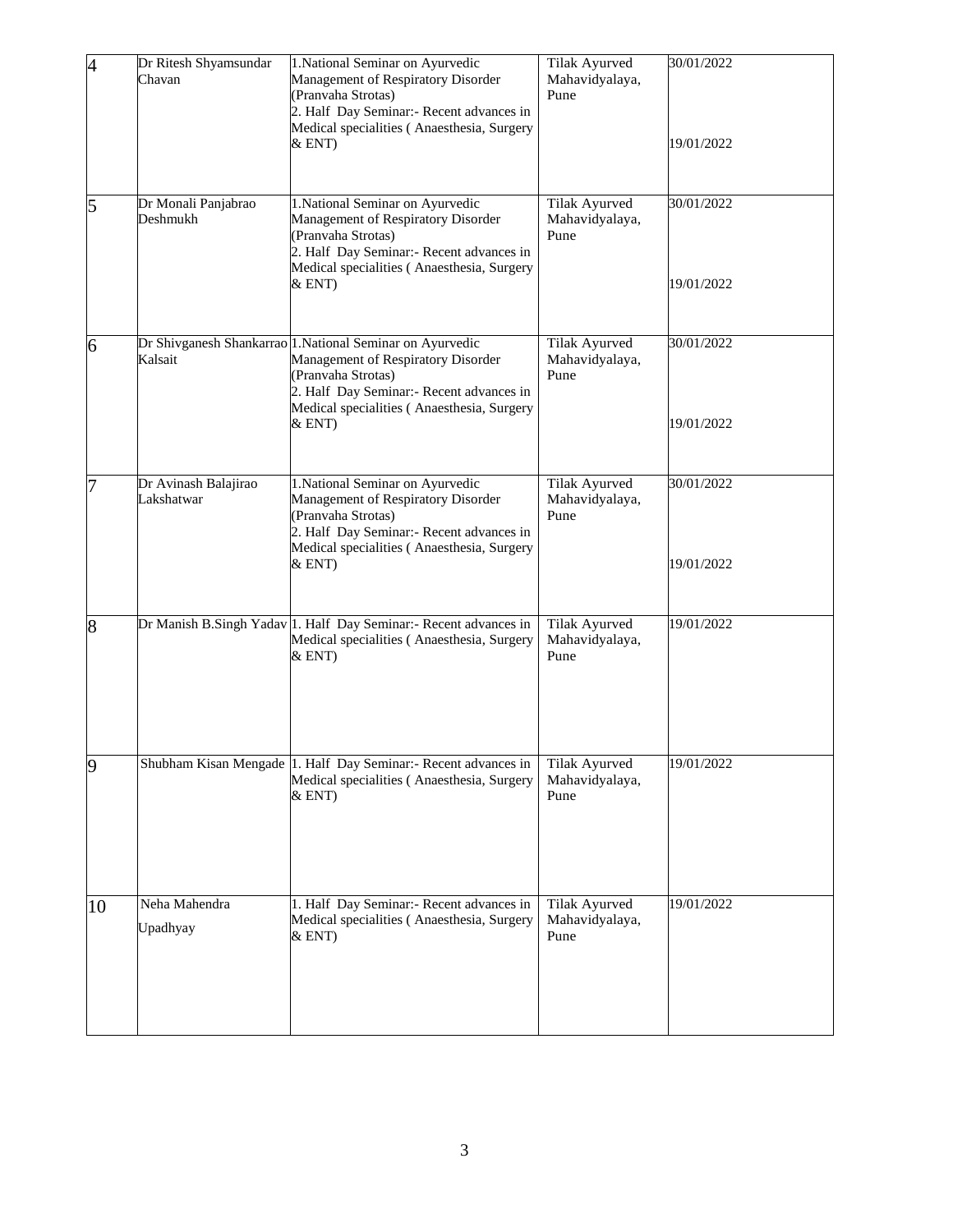| 11 |                             | Menka Shrawan Changle 1. Half Day Seminar:- Recent advances in<br>Medical specialities (Anaesthesia, Surgery<br>&ENT | Tilak Ayurved<br>Mahavidyalaya,<br>Pune | 19/01/2022 |
|----|-----------------------------|----------------------------------------------------------------------------------------------------------------------|-----------------------------------------|------------|
| 12 | Sagar Dattatraya Kathole    | 1. Half Day Seminar:- Recent advances in<br>Medical specialities (Anaesthesia, Surgery<br>&ENT)                      | Tilak Ayurved<br>Mahavidyalaya,<br>Pune | 19/01/2022 |
| 13 | Sanket Khanderao<br>Doifode | 1. Half Day Seminar:- Recent advances in<br>Medical specialities (Anaesthesia, Surgery<br>&ENT)                      | Tilak Ayurved<br>Mahavidyalaya,<br>Pune | 19/01/2022 |
| 14 | Durga Sanjay Gaikwad        | 1. Half Day Seminar:- Recent advances in<br>Medical specialities (Anaesthesia, Surgery<br>&ENT                       | Tilak Ayurved<br>Mahavidyalaya,<br>Pune | 19/01/2022 |

# **C) State/National/International level prizes/Awards (Academic,Cultural,andSports)**

| Sr No.                   | Name of the Teacher/Student                     | Name of the Prize                                                                                                                                                                                                                                                                                                                                                                      | <b>State/National</b><br>/International | <b>Place</b> |  |  |
|--------------------------|-------------------------------------------------|----------------------------------------------------------------------------------------------------------------------------------------------------------------------------------------------------------------------------------------------------------------------------------------------------------------------------------------------------------------------------------------|-----------------------------------------|--------------|--|--|
|                          | <b>Information of Teachers:</b>                 |                                                                                                                                                                                                                                                                                                                                                                                        |                                         |              |  |  |
|                          |                                                 |                                                                                                                                                                                                                                                                                                                                                                                        |                                         |              |  |  |
|                          | Dr Rashmi Bhise                                 | First Prize in National Competition Regional<br>Ayurved Research Centre Pune (CCRAS)<br>and Ministry of AYUSH organized Healthy<br>Recipe Competition on - the occasion of<br>"Azadi Ka Amrut Mahotsav" Ayurveda Day<br>2021 Theme<br>- Ayurveda for Nutrition.<br>Date of Competion-17 <sup>th</sup> December<br>2021<br>Date of Prize Distribution -31 <sup>st</sup> January<br>2021 | National                                | Pune         |  |  |
|                          |                                                 |                                                                                                                                                                                                                                                                                                                                                                                        |                                         |              |  |  |
|                          | <b>Information of Students:</b>                 |                                                                                                                                                                                                                                                                                                                                                                                        |                                         |              |  |  |
|                          | 1) Late Vaidya P. G. Nanal Competition (heldon) |                                                                                                                                                                                                                                                                                                                                                                                        |                                         |              |  |  |
| <b>Essay Competition</b> |                                                 |                                                                                                                                                                                                                                                                                                                                                                                        |                                         |              |  |  |
| $\mathbf{1}$ .           | Dr.Shivganesh Shankarrao Kalsait                | Second prize<br>Topic-Life After Pandemic<br>Date of Competion–31 <sup>st</sup> January 2022<br>Date of Prize Distribution -9th February 2022                                                                                                                                                                                                                                          | National                                | Pune         |  |  |